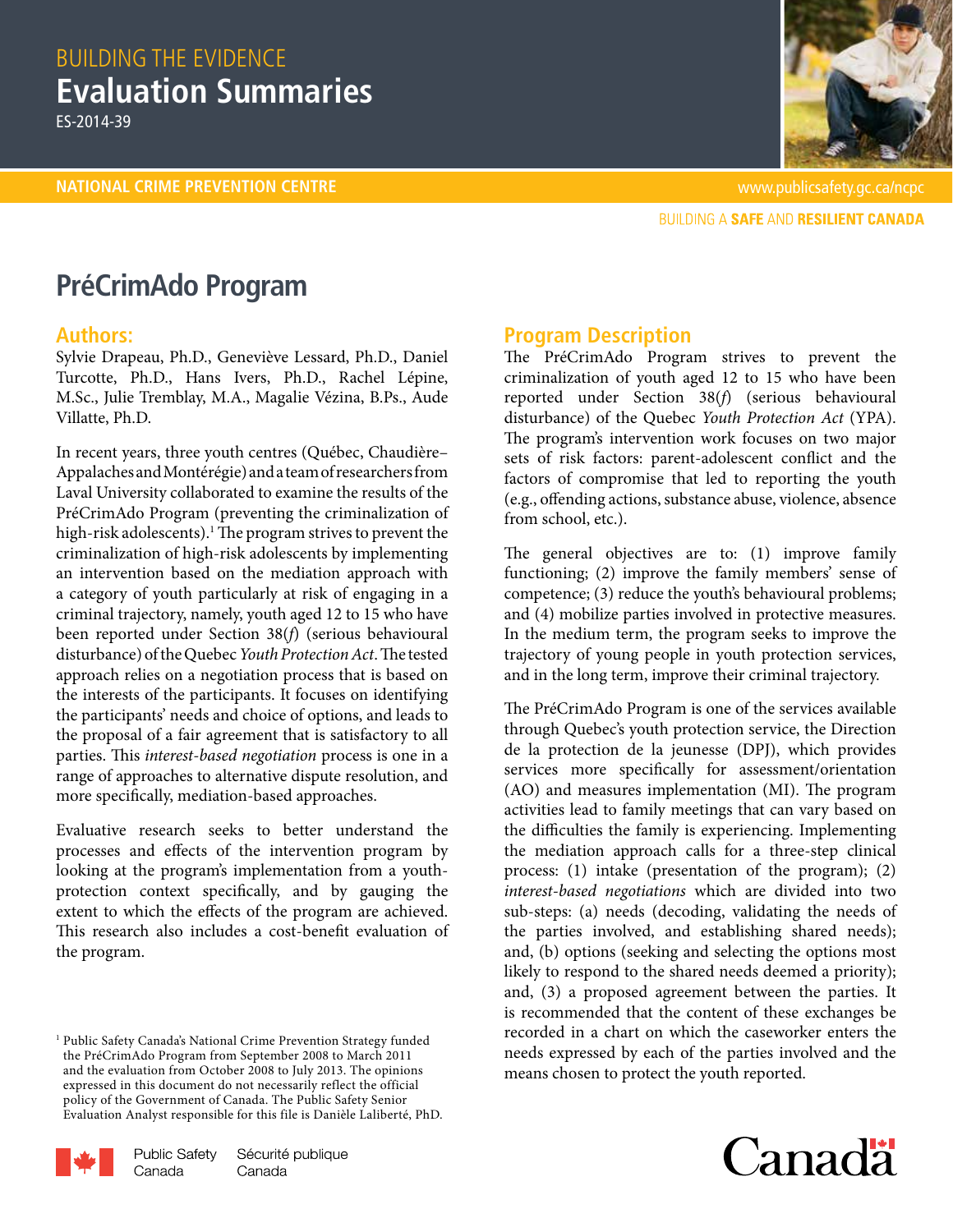# **Evaluation Objectives**

The purpose of this research is to evaluate the effectiveness of the PréCrimAdo Program among adolescents recruited in three youth centres. It contains three components: the first focuses on the intervention process set out in the program, the second looks at the results its implementation has achieved for clients, and the third covers the cost-benefit ratio associated with its implementation in the facilities.

More specifically, the evaluation results must answer the following questions:

#### **• Intervention process**

- 1. To what extent do the participants' profiles correspond with the program's target clients?
- 2. To what extent does the intervention comply with the program's underlying principles and steps?
- 3. What do the caseworkers who use the mediation approach think?
- **• Intervention results (effects)**
	- 1. What effects does the intervention have on the youth and parents?
	- 2. What effects does the intervention have on the trajectory of young people in youth protection services?
	- 3. What effects does the intervention have on the criminal trajectory of at-risk youth?

#### **• Cost-benefit ratio**

1. What is the relationship between the effects observed among clients and the cost of implementing the program?

# **Evaluation Method**

A quasi-experimental design was used with a nonequivalent comparison group: (a) to ensure observation in a natural environment, and (b) because it was not possible to randomly distribute the participants among the conditions. The evaluation design contains three measurement phases. The first two measurement phases (pre-test and post-test, P1 and P2) were carried out with parents and youth. The pre-test was administered at the

end of the assessment/orientation phase of the youth protection process. The post-test was administered on average six and a half months after the pre-test. The third phase (P3) was completed by querying the youth centres' electronic databanks directly, without contacting parents or adolescents. The follow-up period is just over three years (ranging from 23 to 50 months, *M* = 38.1 months), depending on each youth's date of entry into the study. It is based on service trajectory indicators gleaned from the Quebec youth client system, the *Système clientèle jeunesse* (SCJ).

To be eligible, the youth's situation must meet the following **criteria for inclusion**:

- 1. The youth is between 12 and 15 years old at the time of reporting;
- 2. The youth is the subject of a new report (file not active in the DPJ computerized system at the time of data collection);
- 3. The report was accepted, and the assessment indicated that the youth's safety and development were compromised.

Three **criteria for exclusion** were provided in the protocol:

- 1. Situations to be handled through a multi-sectoral agreement2 (with police, hospitals or schools);
- 2. Situations in which the youth was being actively monitored under the *Youth Criminal Justice Act*  (YCJA) at the time of orientation;<sup>3</sup>
- 3. Situations in which the parents or youth were unable to participate in the research or experiments (serious mental health issues, absence of parental collaboration, inability to reach the parents).

The final sample comprises 253 families followed in P1, including 93% who were reached in P2. The majority of the youth in the sample are boys (55%) and the

 $^{\rm 2}$  The multi-sectoral agreement is an engagement to collaborate in situations involving children who are victims of sexual abuse, physical abuse or an absence of care that threatens their physical health where it is reasonable to believe that the safety or development of these children is compromised and that a crime has been committed against them. This agreement comes under provincial jurisdiction.

<sup>&</sup>lt;sup>3</sup> Among the youth in the sample overall, 20.2% have had prior contact with the YCJA or contact concurrent with entry into the study. As a result, this criterion was not met for the entire sample.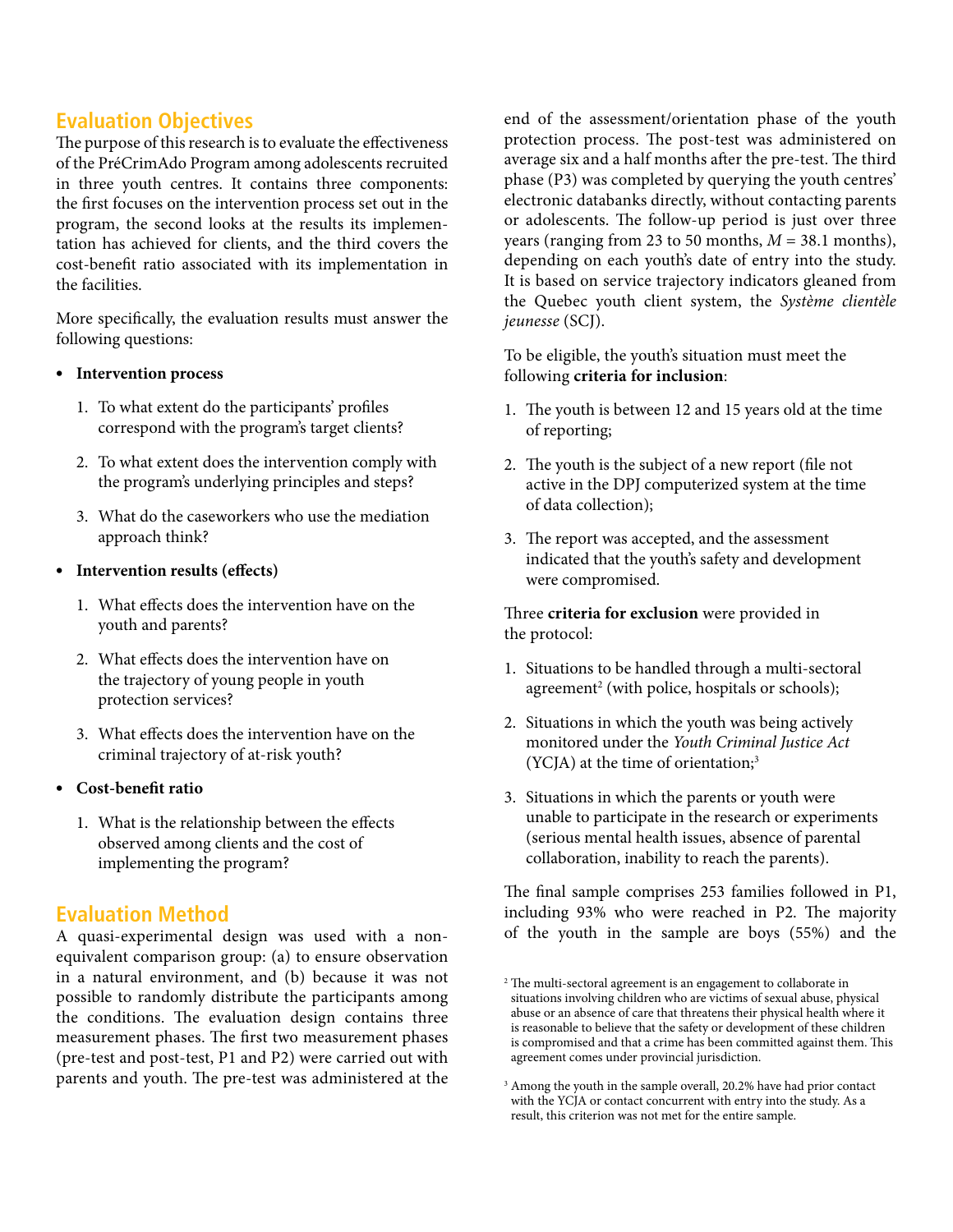average age is 14.3. Aside from behavioural disorders (an issue experienced by all of the participants), the most frequent issues are negligence (45.9% of the sample) and psychological abuse (12.7%).

# **Measurement Tools and Data Collection**

#### **• Youth and parents**

Data was collected (P1 and P2) from youth and parents through a questionnaire that includes a series of closed questions and a few open questions. This instrument was administered in-home by an interviewer; completing it took about 30 minutes for the youth and 45 minutes for the parent. The key indicators measured relate to family functioning, parent-youth relationships, educational practices, youth's behaviour, sense of competence, parental satisfaction, engagement in the intervention (understanding and trust/participation/satisfaction), and changes in the parent-youth relationship.

The instruments in P1 were administered again in P2 using the same procedure. In P2, questions on the intervention received and perceived changes in the parent-youth relationship were added.

**• Caseworkers**

#### **Online questionnaires on implementation of approach**

Data on the implementation of the principles and steps of the interest-based negotiation process was collected from self-administered online questionnaires completed by caseworkers in the three youth centres. With these questionnaires, information was compiled on the use of the mediation approach and on the socio-professional characteristics of the participating caseworkers. Similar questionnaires were sent to caseworkers who are not trained in the implementation of the mediation approach, in order to compile information and compare their socioprofessional characteristics and other approaches used.

#### **Discussion groups**

Information about the caseworkers' perception of the mediation approach used and its effects on clients was compiled from four discussion groups organized in the three participating youth centres. The key topics addressed were the caseworkers' appropriation of the approach, the perceived effect on clients, the benefits and disadvantages, and the caseworker's role in the mediation process.

#### **• Système clientèle jeunesse (SCJ)**

Non-identifying data used to study the medium-term effects of the intervention on the trajectory of youth in protective services and on the criminal trajectory of youth were extracted from the SCJ data warehouse further to requests made to the IT services of each youth centre.

#### **• Financial and statistical reports**

Data on the costs of various youth centre activities come from AS-471 reports. Report AS-480 was used to understand the clinical-administrative activities of the youth centres.

## **Classification of Groups**

In order to be part of the experimental group, the report needs to have been assessed by a caseworker trained to use the mediation approach as part of the National Training Program (NTP) in each of the three participating youth centres. The file was then to be transferred to the measures implementation service (except where a minimal terminal intervention was warranted) and handled by a caseworker trained in the mediation approach. The other files handled through the usual intervention method during these two phases were considered as part of the comparison group. During the collection, a portion of the files assessed through mediation to assessment/orientation was found to have been transferred to a caseworker who was using the standard approach. The opposite also occurred: files assessed by a caseworker not trained in the approach were later transferred to a caseworker trained in the mediation approach. This discontinuity created two additional groups in which the mediation approach was only partially applied.

Consequently, the participants were divided into four groups based on the caseworkers' training in the mediation approach in the assessment/orientation (AO) and measures implementation (MI) services:

1. **Mediation group** (files of youth seen by a caseworker trained in the mediation approach at the AO and MI phases  $(n = 70)$ );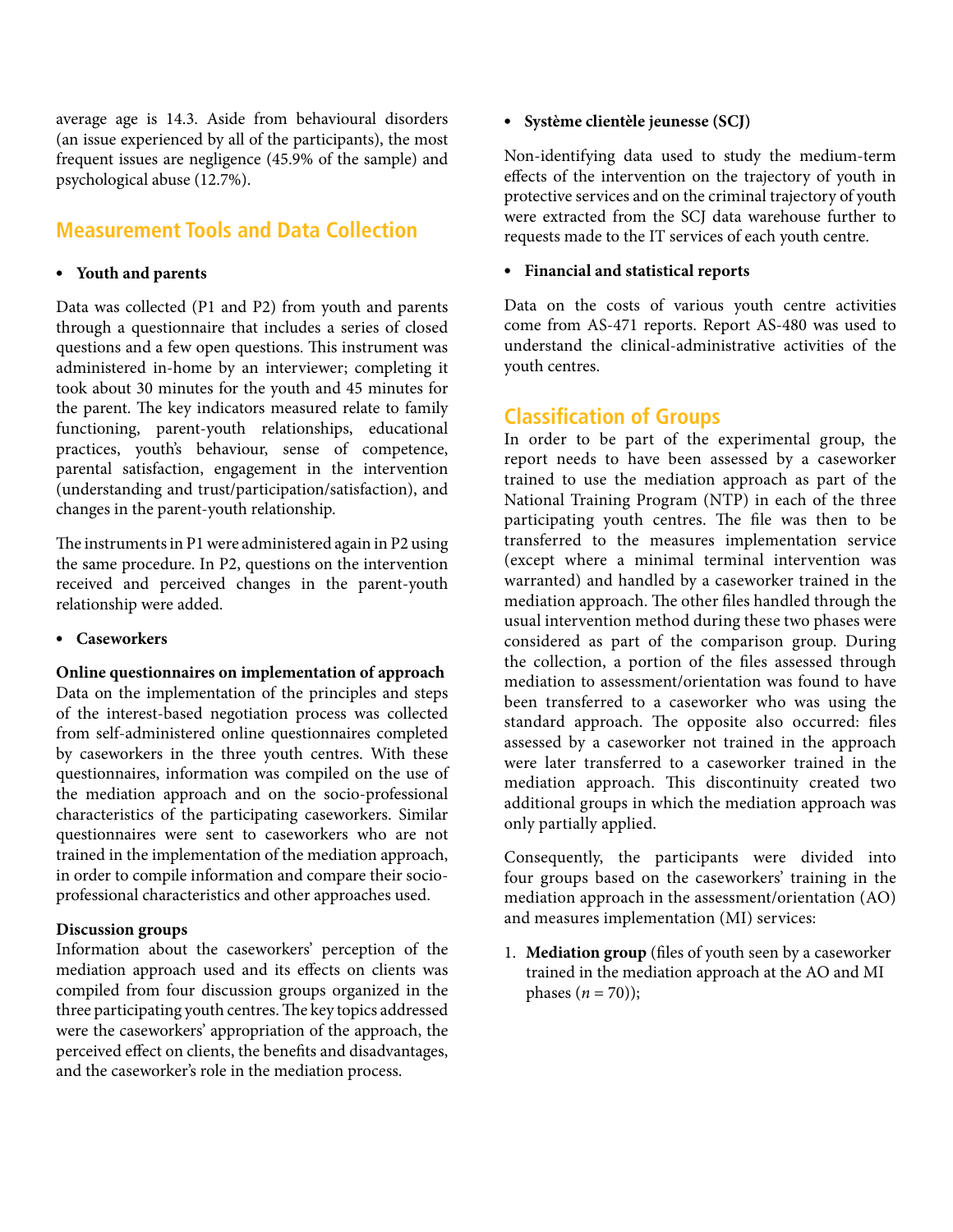- 2. **Mixed mediation and usual group** (files of youth seen by both a caseworker trained in the approach at AO and by a caseworker not trained at MI  $(n = 61)$ ;
- 3. **Mixed usual and mediation group** (files of youth seen by both a caseworker not trained at AO and by a caseworker trained in the mediation approach at MI  $(n = 37)$ ;
- 4. **Usual group** (files of youth seen by a caseworker not trained in the mediation approach at the AO and MI phases  $(n = 85)$ ).

These four groups were compared to verify the effects of the program. In addition to caseworker training, the families' exposure to the mediation approach was also considered.

# **Evaluation Limitations**

This study contains limitations that need to be considered when interpreting results. These limitations concern a potential bias in selection during the recruitment of parents, youth and caseworkers, a design that does not help to establish causality and the subdivision of groups, which diminishes the strength of the analyses. Moreover, the mediation approach was in the process of being implemented at the time of collection. Lastly, the data on youth and parents was collected at the orientation phase of cases, once families had already been in contact with youth protection services for a number of weeks, rather than at the outset of the service trajectory.

### **Results**

#### **• Implementation of mediation approach**

*Compliance with the principles and steps in the interestbased negotiation process*

- The majority of AO and MI case workers (96% and 92%) reported at least one meeting with all of the stakeholders involved;
- The presence of activities specific to the mediation approach was reported in the majority of situations; the frequency of activities was higher at AO than at MI.

#### *Notes recorded concerning the approach in the orientation reports and intervention plans*

- Notes regarding the mediation approach were recorded in 42.5% of the orientation reports reviewed and in 42.6% of the intervention plans;
- The "table of needs" was present in 26.4% of AO files and in 12.5% of MI files.

# *Rate of participant exposure, by service sector in AO and MI*

- 80.9% of caseworkers in AO who are trained implemented the mediation approach with the youth and his or her family, and 59.2% of caseworkers in MI who are trained implemented it;
- In AO services, the trained caseworkers implemented the approach more frequently with youth demonstrating aggressive behaviours based on the Child Behaviour Checklist (CBCL) (*M* = 20.1 vs. 17.0,  $p = .05$ ). There was no other significant difference between youth who were exposed or not exposed, both in AO and MI.

#### *Caseworkers' perception of the implementation of the approach*

The caseworkers met during group discussions and unanimously agreed that the mediation approach is very suitable for adolescents being seen for serious behavioural disorders. According to them, use of the mediation approach is beneficial to the relationship between parents and adolescents. Family meetings are viewed as key events in which parents and the adolescent experience a positive moment together. Everyone felt more respected and understood, which can help youth and their parents view the situation differently.

The caseworkers also expressed positive opinions with respect to the mediation approach. They feel that this way of working makes contact with parents and youth easier and leads to closer collaboration with partners, enhanced credibility in court, and better identification of intervention objectives.

#### **• Effect of mediation on indicators measured among youth and parents**

#### *P1-P2 measurements among parents*

The analyses of the indicators measured among **parents** show that, overall, all of the groups improved following the intervention, particularly in terms of general family functioning, the perceived conflict with the youth, the youth's behavioural issues (externalized,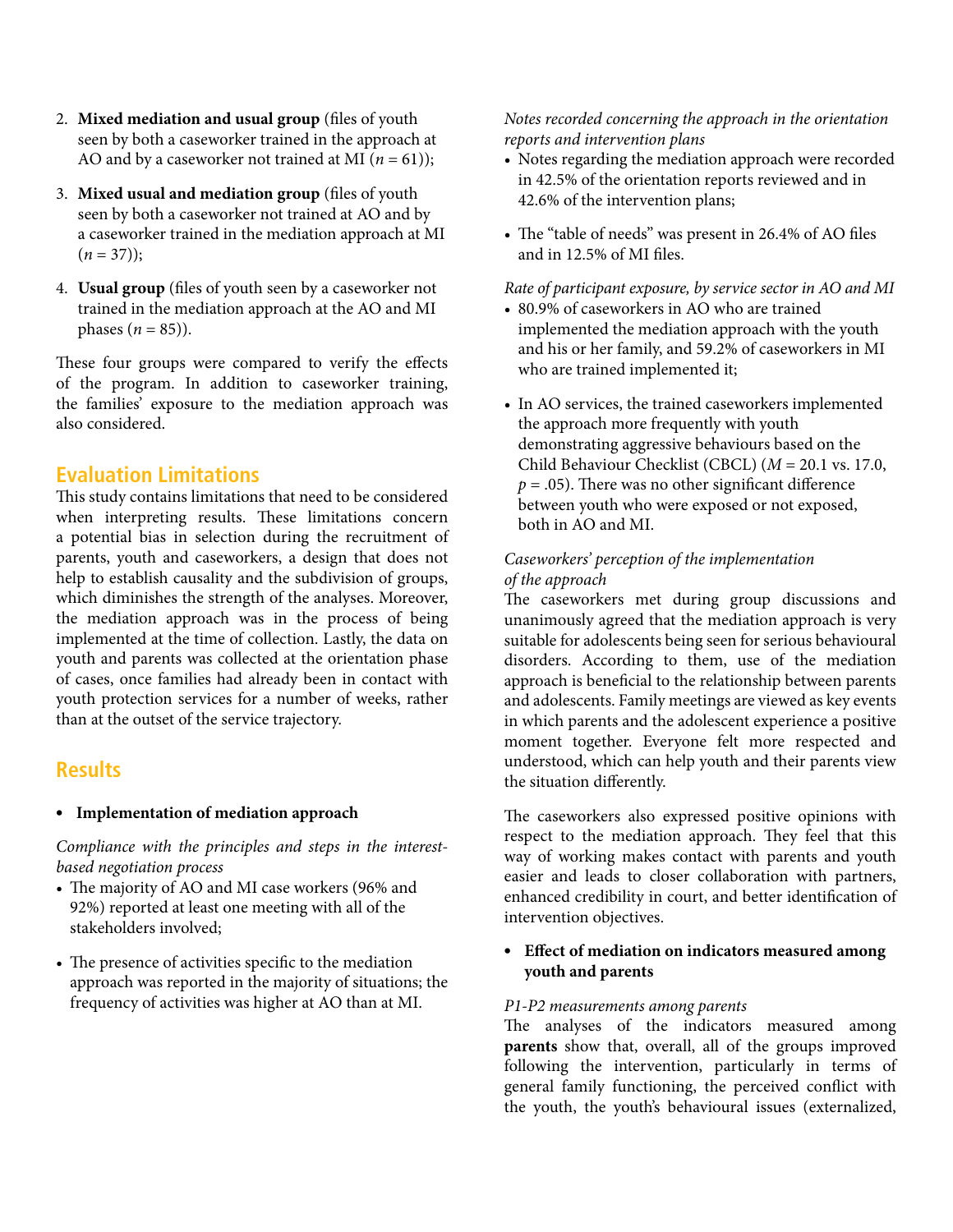aggressive and offending), the sense of competence and parental satisfaction.

However, compared to the other groups, the parents in the **mediation group** reported a significantly greater improvement in the general functioning of their family (improvement of 18% vs. 7 to 11% for the other groups). These parents also reported a significantly higher reduction in the number of conflicts with their youth (reduction of 18% vs. 7 to 13% for the other groups), and their sense of competence also improved (improvement of 13% vs. 3 to 9% for the other groups).

#### *P1-P2 measurements among youth*

In terms of **youth**, the results also show that the majority of groups improve following the intervention. Compared to the other groups, the youth exposed to **mediation** at the measures implementation phase report a significantly higher reduction of conflict with their parent(s) (reduction of 12 to 14% vs. 8 to 9% for the other groups).

#### *P2 measurement among youth and parents*

Lastly, in terms of the measurements taken at P2 only, no significant difference was observed between the groups among youth and parents with regard to the indicators measured, with the exception of parents exposed to mediation at the AO phase who reported a significantly greater improvement in their relationship with their youth (88 to 91%) compared to other groups (71 to 78%).

#### **• Effect of intervention on service trajectories**

In assessment/orientation services, the mediation approach is associated with a lower probability of a youth receiving final placement in a family-type resource (10% vs. 36%).

However, the number of youth placed in an institutional environment is neither higher nor lower, using either the mediation approach or a more conventional approach. No other difference was observed between the groups in terms of duration of the intervention, the prevalence of voluntary or legal measures, the prevalence of a new report, or agreement with the objectives of the intervention plan and their level of achievement.

#### **• Effect of intervention on criminal trajectory of at-risk youth**

The analyses show that the mediation approach does not directly affect the trajectory of youth being monitored under the *Youth Criminal Justice Act* (YCJA). More specifically, the mediation approach is not associated with

the prevalence of a service received under the YCJA or with another indicator verified (number of requests under YCJA following the decision in YPA orientation, time of commission of the offence associated with the initial YCJA request, number of offences associated with this initial request).

#### **• Exploratory moderation analyses**

Additional moderation analyses were conducted to determine whether a youth's initial delinquency could affect the extent of the changes observed following mediation. These analyses did not show that the benefits observed following mediation varied according to the severity of self-reported delinquency and the presence of youth contact with the YCJA prior to the study.

#### **• Validation of logic model**

A series of multiple correlations was completed using the data available from the 253 files (youth and parents) to explore the logic model empirically and to explain the expected impacts of the mediation intervention on the precursors to and occurrences of offending actions.

In general, the analyses reveal that mediation encouraged improved family functioning marginally (*R* = 0.25,  $p = .12$ ), and reduced placement in foster care ( $R = 0.21$ ,  $p \lt .05$ ) significantly. These measures are associated with a reduction in aggressive and offending behaviours  $(R = 0.38, p < .001)$  which reduces the risk of future new contacts with the YCJA  $(R = 0.27, p < .05)$ .

# **Cost-benefit Analysis**

The estimated potential savings related to implementing the mediation approach is derived from the calculation of the cost of intervention associated with the only benefit that can be gauged by dollar value for which significant effects were observed, namely, a reduced number of placements in foster care. The data indicates that the introduction of mediation practices is associated with a reduction of approximately \$521,438 in the annual cost of services provided by an average youth centre to youth seen for behavioural disorders in 2011–2012.

This estimate is applicable only to the monitoring period and indicators measured in this study, based on extrapolations made from the results obtained in our sample. These results have not been generalized with regard to the population overall.